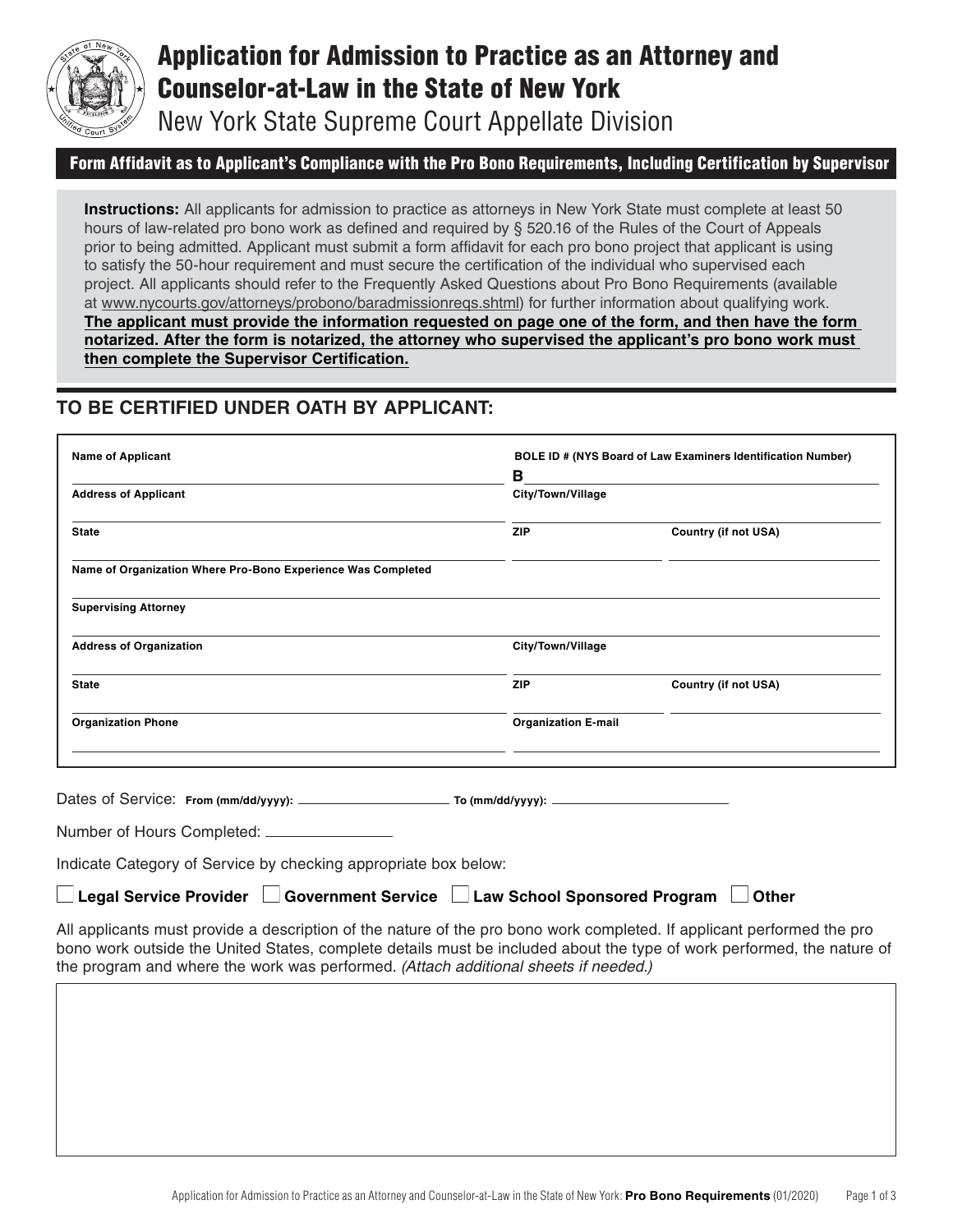### Application for Admission to Practice as an Attorney and Counselor-at-Law in the State of New York Form Affidavit as to Applicant's Compliance with the Pro Bono Requirements, Including Certification by Supervisor (Continued)

| STATE (COUNTRY) OF ___________________________                          |                                  |
|-------------------------------------------------------------------------|----------------------------------|
| COUNTY OF _______________________                                       |                                  |
| CITY OF ________________________                                        |                                  |
| foregoing information is true and accurate to the best of my knowledge. |                                  |
|                                                                         |                                  |
|                                                                         | Dated (mm/dd/yyyy) $\frac{1}{2}$ |
| Subscribed and sworn to or affirmed before me this                      |                                  |
| $\frac{1}{2}$ day of $\frac{1}{2}$ in the year 20                       |                                  |
|                                                                         |                                  |
|                                                                         |                                  |
| Notary Public*<br>(Sign & Affix seal or stamp)                          |                                  |

**\* If this affidavit is sworn to outside the United States, its commonwealths, territories or possessions, and the attesting officer is not a notary public, attach a certificate of the attesting officer's authority to attest to or witness the signature of the affiant in the jurisdiction.**